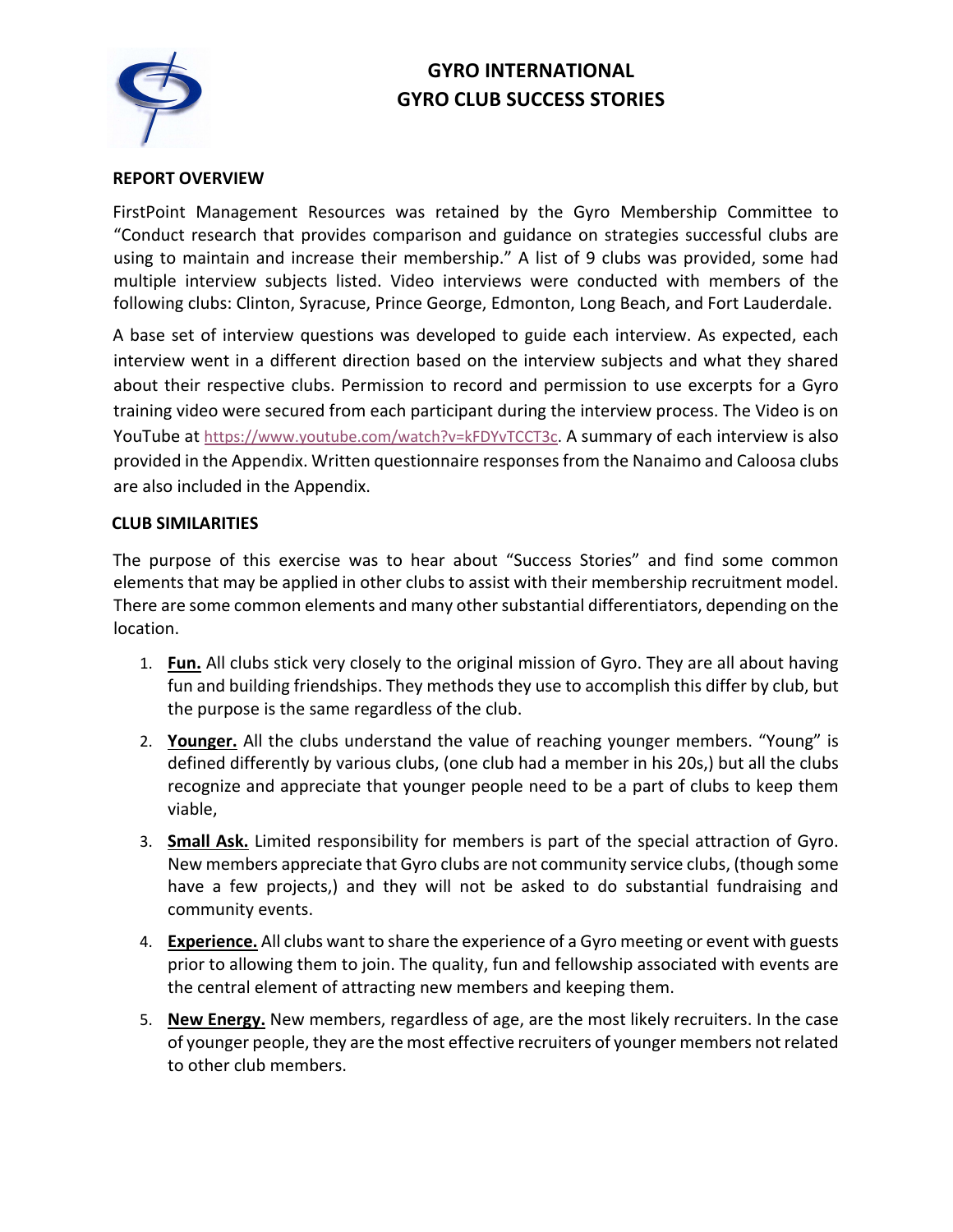

# **DIFFERENCES**

Each of the clubs I spoke with has done a great job adapting to their local conditions. No two clubs are structured the same, meet in the same way, or engage the community in the same way. Each club ought to be studying the unique elements of their community to understand how they might adjust to take advantage of traditions, shifting demographics, local economy, club history, or networks of friends and contacts.

- 1. **Real Estate/Geography** The Clinton Club has its own building. It was purchased many years ago and the club maintains it through personal work and fundraisers that involve a wider group of guests, (some of whom become Gyro members once they are exposed to Gyro.) The club schedule (seasonal from spring thaw through Thanksgiving) is weekly and club members consider the Monday night dinners at the building an extension of the weekend. Joining Clinton Gyro is like gaining access to a river cabin.
- 2. **Change the Rules…of Engagement** Syracuse Gyro created additional membership categories to accommodate the changing needs of its members. Snowbirds, emeritus, as well as senior and regular memberships are available. Instead of focusing on member numbers or ages, club leaders focus on whether members engage, attend, or participate in some way. The club intentionally slows down its new member approval process. Everyone needs to have a chance to meet the guest being considered for membership. Better to take the extra time than risk creating a bad experience for other members.
- 3. **Young Recruiters** Prince George club had turnaround from aging out 20 years ago. Recruited a single younger member 2 generations younger than most club members. Welcoming and networking kept the young member engaged and he recruited other younger members. Now the club philosophy is young members feed themselves, and all recruiting comes from members who have been in Gyro 5 years or less.
- 4. **Building Exercise** Both Edmonton and Nanaimo have clubs with a long history of community involvement and philanthropy, primarily focused on building children's playgrounds in the area. Some scholarship programs have also been put into place from both clubs.
- 5. **Gyrette Power**  Edmonton (and Peterborough) have a very active Gyrette (Ladies) group with its own constitution and rules that meets on weeks that alternate with regular club meetings. This creates an opportunity for an immediate spouse connection whenever guests attend a joint event. Having spouses very active and engaged becomes a key recruitment and retention strategy.
- 6. **Golf Club**  Both Long Beach and Nanaimo had good success recruiting members from a golf club where other Gyro members belonged. Long Beach club was so successful at this they became a "club within a club" and there was high demand for membership.
- 7. **Keep It Small**  Long Beach has a charter that restricts the club size to no more than 40 members. The idea is to keep the club small enough to fit an event in someone's home.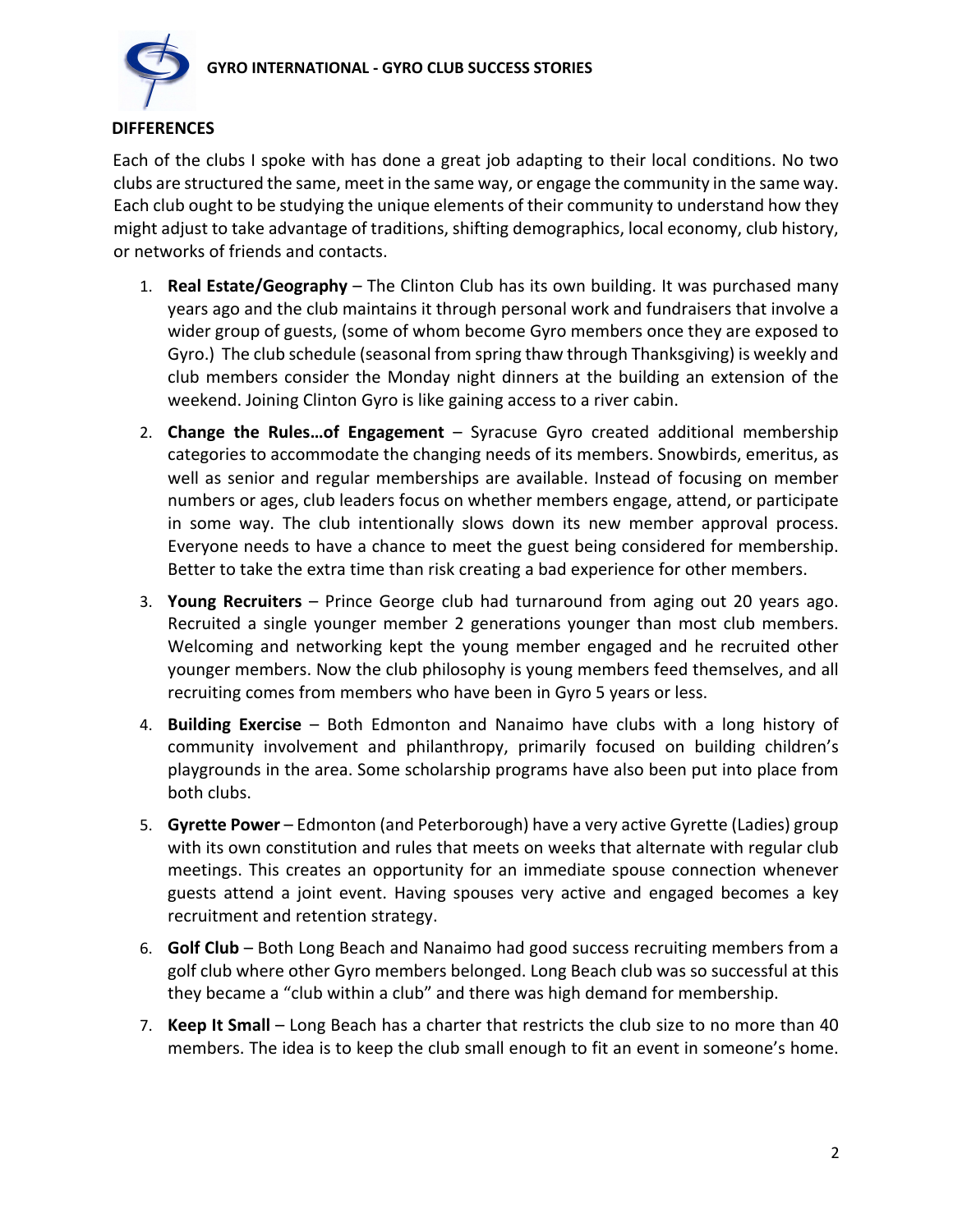# **GYRO INTERNATIONAL - GYRO CLUB SUCCESS STORIES**



This has created occasional waiting lists. Club members have extra time to cultivate potential members since there is usually a long wait time between vacancies.

- 8. **Stay Open to Growth**  Fort Lauderdale club works to keep their members open to the idea of new members joining the club. Long-term members who have grown comfortable with current club members may resist growth at some level because the impact of new members on the club's chemistry is not known.
- 9. **Business Connection**  Peterborough club works hard on creating a tight and noncompetitive business referral network based around the construction and provisioning trades. This provides tight targeting of potential members who can fill in gaps and the networking to produce business leads is a great retention strategy.

#### **OTHER TIPS**

Clubs were asked to give advice to other clubs about how to grow membership. Here are some additional items that were not on the list of similarities or differences.

- Recruit within 10 years of your age.
- Always be looking for potential members.
- Stick to the founding concept: fun & friendship
- Focus on connection among members
- Don't be too picky there is time to get to know them after they join
- Foster a sense of ownership in new members
- Concentrate recruitment on 50+ in age
- Leverage children/family of Gyro members to recruit younger
- Keep it fun
- Identify potential members who are very social
- Call Steve Anderson (for a shot of enthusiasm about Gyro)

#### **SUMMARY & CHECKLIST**

Based on the overall findings from interviews, the following steps are offered as a guide to Gyro clubs looking to refresh their membership recruitment efforts.

#### **A. Purpose and Alignment**

Before a new membership campaign or recruitment effort can take place, club members need to confirm the club's programs, events and philosophy are consistent with Gyro's founding principles.

- $\square$  Is the FOCUS of the club on fun and friendship?
- $\Box$  Are club members open to the idea of recruiting new members?
- $\Box$  Are club programs fun and welcoming?
- $\square$  Does the club meet regularly?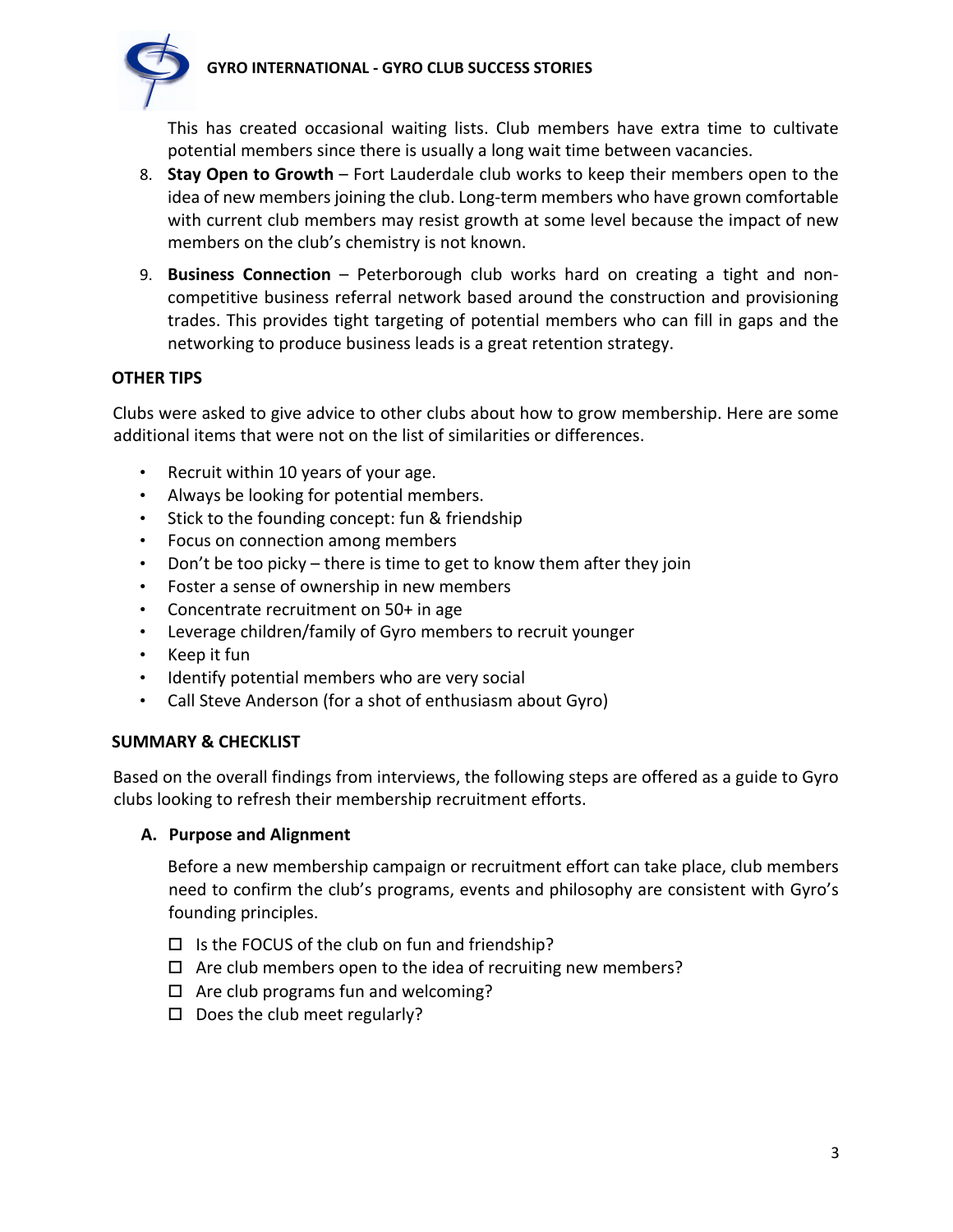

#### **B. Sources**

Based on information we've gathered from the clubs in this interview process, there are some good starting places for potential members.

- $\Box$  Is the current location of club meetings a gathering place for men aged 50 and older? If so, can you market through the meeting venue?
- $\Box$  Are several members of the club connected in some other way (country club, golf club, racquet club, gym membership, senior center) that you can leverage to contact more potential members
- $\Box$  Is there a fundraising activity the club could use for exposure to other potential members (raffle, hockey pool, chase the ace, etc.)?

# **C. Younger**

All the successful clubs we interviewed seemed to have recruited some younger members in their club. There were several strategies mentioned. Here are some things you can try.

- $\Box$  Are there younger relatives of club members who might want to participate in Gyro? If so, invite them.
- $\Box$  Are there younger employees of club members who seem to be a good fit for Gyro?
- $\Box$  Advice from other clubs is recruit within 10 years of your age. Does that indicate any spot in your community that may have a concentration of men that are about the right target age to recruit?
- $\Box$  Can you invite a younger guest AND a few of their friends so that they feel more comfortable?

#### **D. Empowerment**

Club members we interviewed indicated that everyone in the club had a responsibility to invite guests, AND, that most who do have been a member less than 5 years.

- $\Box$  Do all members know the history and traditions of the club?
- $\Box$  Do all members understand the process to invite a guest and steps needed to confirm them as a member?
- $\Box$  If your club has resources members can use, (brochures, online,) have you communicated that to all members?

#### **E. Experience**

Once a guest agrees to come to a Gyro meeting, a lot depends on them having a positive experience while they attend.

- $\Box$  Are club meetings, socials, and events organized and well structured?
- $\Box$  Does the sponsor understand their responsibility of guiding the guest to connect with other Gyros?
- $\Box$  Is the atmosphere of the club open, welcoming, and enjoyable?
- $\Box$  If there are programs or activities, are these interesting and do they change to provide variety?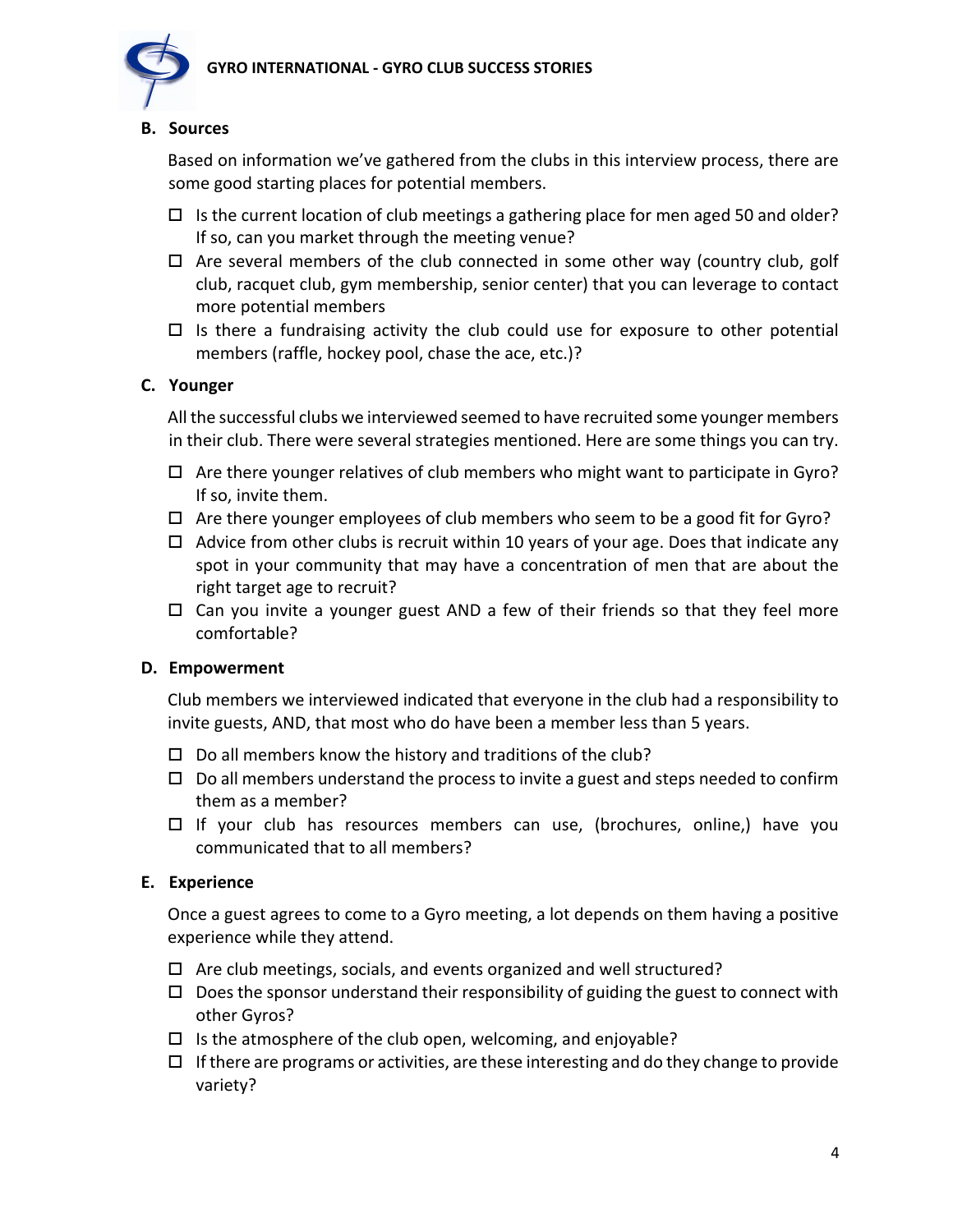



# **CONCLUSIONS**

Gyro clubs are highly adaptive and will adjust their internal rules and processes to respond to local needs and pressures. Each club interviewed has its own approach driven by its history, traditions, assets, and member needs. Points of friction tend to focus more on "top down" rules which impede the club's ability to respond to member needs. This has lots of potential ramifications for the broader organization, particularly on efforts that help decentralize power from international and distribute it more to clubs. That is a separate conversation but one that should carry a lot of potential for resolving this type of misunderstanding.

Rebuilding clubs is a lot of work and several clubs observed that some club members can resist recruiting new members because they are comfortable with the current friends they've made. They don't want someone new to disrupt things. If that attitude exists within the club it needs to be corrected through open discussion and mutual agreement. It is also a lot of work. Several clubs mentioned that new members tend to be the recruiting engine that drives growth. Like starting a train that is stopped, it will take a great deal of energy to get the first member then the rest should flow easier. Once a cluster of new/younger members in in place, they will drive future growth.

During conversations with the clubs, there are some interesting nuggets that surfaced and may represent strategies that could be modified to assist some struggling clubs. These may not be practical for all, but it is worth mentioning these as personal observations based on information collected.

- 1. **Work Backwards** for clubs who have no younger relatives to recruit and want to grow slowly and in a gradual and controlled way, use the advice of recruiting within 10 years of your age. The youngest members of the club should watch for slightly younger contacts, particularly those who are extroverts and socially active, and invite them as guests. This strategy will take some time to produce dividends but adding the slightly younger members then asking them to look for contacts who are slightly younger should produce results over time.
- 2. **Sponsor**  for clubs who don't have much time left and want to maintain a Gyro legacy in their community, club members can provide the knowledge and guidance to help a new club charter in their community. This strategy would allow a core group of younger men to learn about Gyro and how the organization works. Once the new group is started and functioning the sponsors can merge the clubs together, function as emeritus consultants to the club, or continue to meet separately with occasional joint gatherings.
- 3. **Borrow Visibility** clubs can investigate other organizations or gathering places in their community to determine whether an opportunity exists to create a "club within a club" or a purely social and fun club from the general membership of an organization that serves a different purpose. Current members should look at other organizations they are involved in (or were involved with). Clusters of people who already know each other can join at the same time to help build the club.